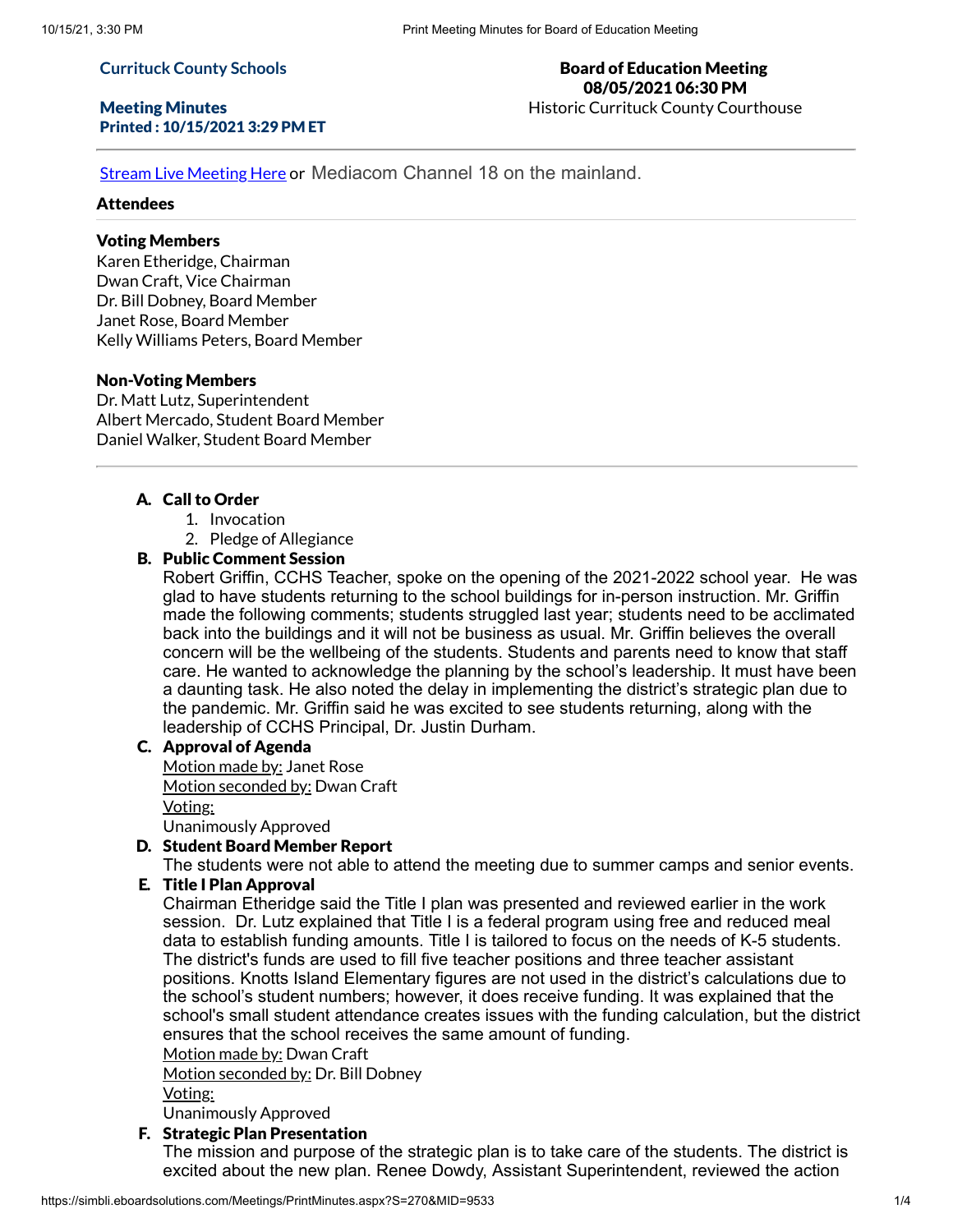steps of the plan. She explained that the plan was still in daft status and required some tweaking. The presented timeline showed the process started in February 2021. The most important to the process were the stakeholder input sessions - which included all staff in K-12 education levels and parents. The data was collected and targeted listening sessions scheduled. Community leaders, business owners and 136 one-on-one interviews were conducted. Mrs. Dowdy identified a few external and internal forces that would impact the district, some of which cannot be controlled. Beliefs and core values were also identified. The process included collecting 7,000 data points and then creating and drafting the initiatives. The district team created the initiatives. With the help of the strategic plan facilitator the focus was narrowed to three initiatives; 1) Develop the whole student to meet educational, social and emotional needs. 2) Recruiting and maintaining staff and growing leaders into future administrative positions. 3) Engaging the community into our schools - making sure parents know what is happening in the schools and to re-engage parents at the higher grades.

# G. 1st Reading of Policies #4400 Attendance & #3620 Extracurricular Activities and Student **Organizations**

Parents will be made aware of the policy revisions which include several changes that are appropriate and needed. There has been a great deal of conversation regarding attendance due to the pandemic and on-line learning. Dr. Lutz said he was glad to see students getting a full day of instruction. Mrs. Dowdy said that with the new policy late arrivals and early dismissal would be counted. Parents are asked to please leave students in school until the final bell rings, otherwise they could miss instruction. The policy revisions highlight excused absences due to school activities and the ability of students to make up missed work. Guidelines are being reviewed so that staff can have some type of standardization. There is a process in place to notify parents and file truancy charges if needed. Student athletes must follow the attendance policy.

When reviewing Policy 3620 - it was asked that the language regarding the establishing of behavior standards not be changed.

# H. Mask Mandate Update

Dr. Lutz announced that in a prior special meeting - the board voted to make masks optional. Part of the reason the district could operate last year was that safety protocols were put in place. Masks are encouraged and those not vaccinated or wearing masks would be subject to quarantine guidelines if exposed to COVID. Masks will be worn on buses at all time because social distancing is not possible. Cleaning will continue and the scheduling of the Clorox 360 machine will be shared. Students and staff can be returned to the cleaned area within 5 minutes of using the machines.

The district is asking parents to conduct health checks in the mornings and not to allow sick students to come to school. Parents are also asked to please refrain from sending students if a family member is in quarantine due to COVID. Dr. Lutz said he was pleased to also share that vaccine clinics have been scheduled in partnership with the local health department. The Board discussed the importance of cleaning the schools and providing sanitizers.

# I. Field Trip Requests (Informational Only):

- 1. CCHS- State Tennis, Cary, NC 6/24-26 2021
- 2. CCHS- State Wrestling, Thomasville, NC- 6/25-26 2021
- 3. CCHS- State Track, Greensboro, NC 6/25-26 2021
- 4. CCHS- FFA Officer Camp, Crozet, VA 7/27-30 2021

## J. Consent Agenda (Action)

Motion made by: Dr. Bill Dobney Motion seconded by: Dwan Craft

#### Voting:

Unanimously Approved

- 1. Personnel Report Dated August 5, 2021
	- a. Leave Report Confidential
- 2. Budget Amendments
- 3. June 24, 2021 Board of Education Meeting Minutes
- 4. 2021-2022 Payroll Calendars
- 5. Contracts:
	- a. Exceptional Children's Department: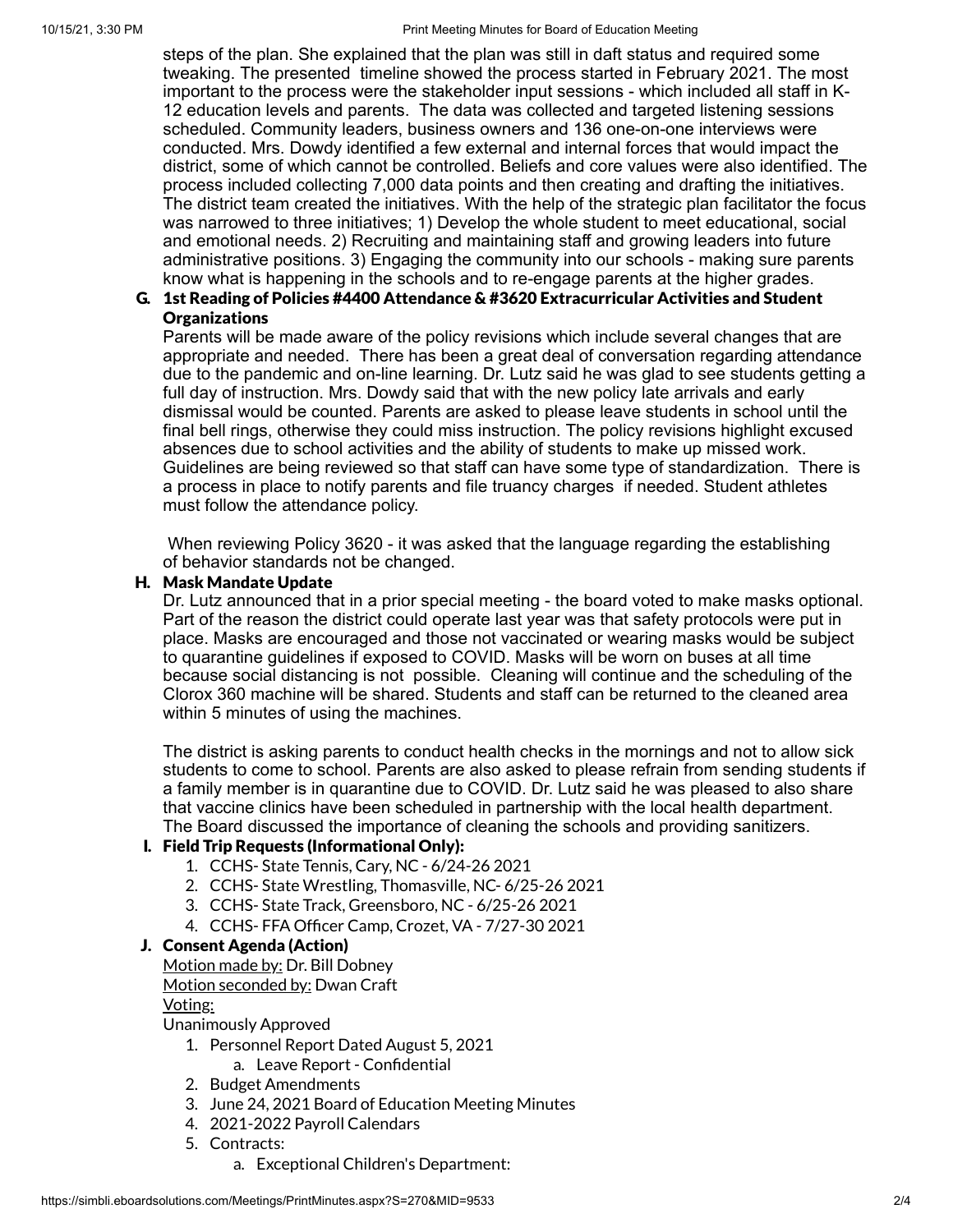- i. Plan Bee Academy
- ii. The Peninsula School of Autism: Faison Center
- iii. Invision
- b. Technology Department (informational -received prior approval):
	- i. Brainpop
	- ii. Desmos
	- iii. Dreambox Learning
	- iv. Liminex, Inc
	- v. Nearpod
- 6. School Nutrition Bid(s) Approval:
- 7. Banking Reconciliations (Informational Only)
- 8. 2nd Reading for Spring 2021 Policy Revisions
	- a. 1510 School Safety
	- b. 1610/7800 Professional & Staff Development
	- c. 1710/4020/7230 Discrimation & Harassment Prohibited by Federal Law
	- d. 2440 Policy Review & Evaluation
	- e. 3300 School Calendar & Time for Learning
	- f. 3460 Graduation Requirements
	- g. 3610 Counseling Program
	- h. 4040/7310 Staff-Student Relations
	- i. 4125 Homeless Students
	- j. 4240/7312 Child Abuse & Related Threats to Child Safety
	- k. 4335 Criminal Behavior
	- l. 5000 Schools and the Community
	- m. 6120 Student Health Services
	- n. 6125 Administering Medicines to Students
	- o. 6320 Use of Student Transportation Services
	- p. 7232 Discrimination & Harassment in the Workplace
	- q. 7510 Leave
	- r. 7720 Employee Political Activities
	- s. 8310 Annual Independent Audit
	- t. 8341 Limited Claim Settlement
	- u. Spring 2021 Policy Memo

# K. Information Items

1. District Convocation - August 17, 2021 - Currituck Co Middle School & Pending Board of Education Meeting following Convocation.

2. Work Session - September 16, 2021- Knapp Professional Learning Center, 4:00 p.m.

3. Board of Education Meeting - September 16, 2021 - Historic Currituck County Courthouse, 6:30 p.m.

#### L. Board Members & Superintendent Comments

Kelly Peters noticed a lot of activity in the schools as everyone prepares for the new school year. She hopes everyone has a nice school year and thanked Robert Griffin for his comments. She wanted parents to know that she reads all of her emails and thanked parents for sending their concerns and input on masks requirements.

Janet Rose congratulated the track team on their win and she thanked the Sheriff's Dept. and Extension Center for holding the summer camps. She also thanked the district's 2020- 2021 retirees for their service. She announced that Representative Bobby Hanig has been instrumental in creating a house bill that would increase the transportation funding buffer for Currituck. The geography of the county makes it difficult to operate within the current efficiency guidelines.

Dr. Dobney spoke about the pending house bill that would disband the NCHSAA. There has been way too much time away from school with students traveling 5 to 7 hours for a game. NCHSAA has more than a \$40 million fund balance.